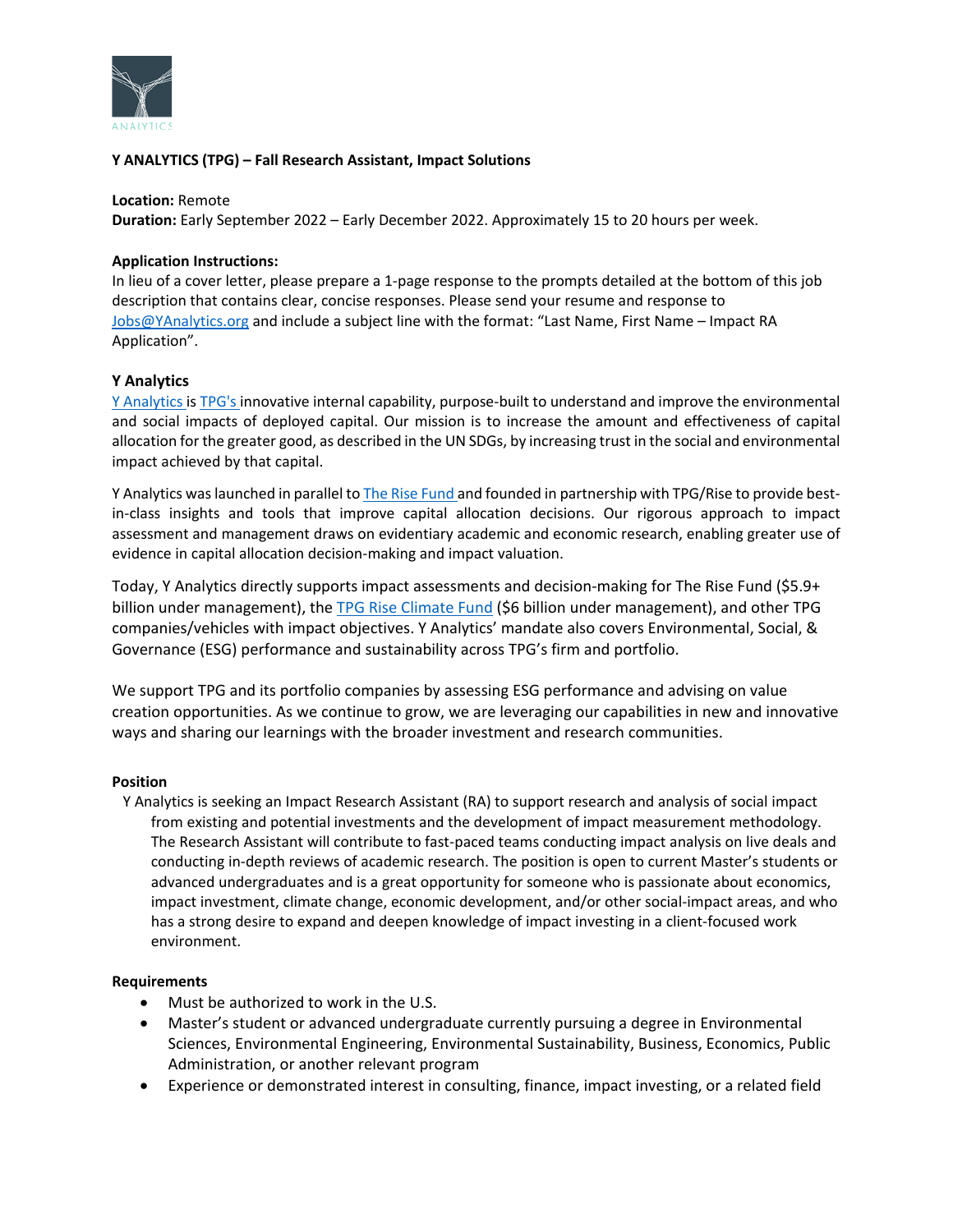

- Demonstrated ability to efficiently conduct and synthesize market research (experience interpreting/applying academic or industry group research is a plus)
- Excellent Excel skills
- Excellent PowerPoint skills
- Excellent written and spoken communication skills, and fluency in English
- Experience with ESG performance assessment/reporting frameworks (e.g., SASB, GRI) is a plus

## **Application Prompt (please limit your response to a 1 page or less):**

Part I: To answer the question below please refer to the following regression table and accompanying document in the following pages of this application. The regression table and accompanying document are taken from the following study:

*Will Dobbie & Roland G. Fryer, 2020. "Charter Schools and Labor Market Outcomes," Journal of Labor Economics, vol 38(4), pages 915-957. [https://www.nber.org/system/files/working\\_papers/w22502/w22502.pdf](https://www.nber.org/system/files/working_papers/w22502/w22502.pdf)*

• In two sentences, interpret the value and statistical significance of the .062 value in column six row two

Part II: TPG is considering investing in an alternative protein company (Target A) that manufactures and distributes a substitute for beef.

• Outline the top three impact pathways (i.e., pathways by which investment in Target A could drive positive or negative social and environmental impact, relative to what would have occurred without the investment) you would explore for Target A

**Part III:** In no more than four sentences, please describe your interest and experience in impact investing.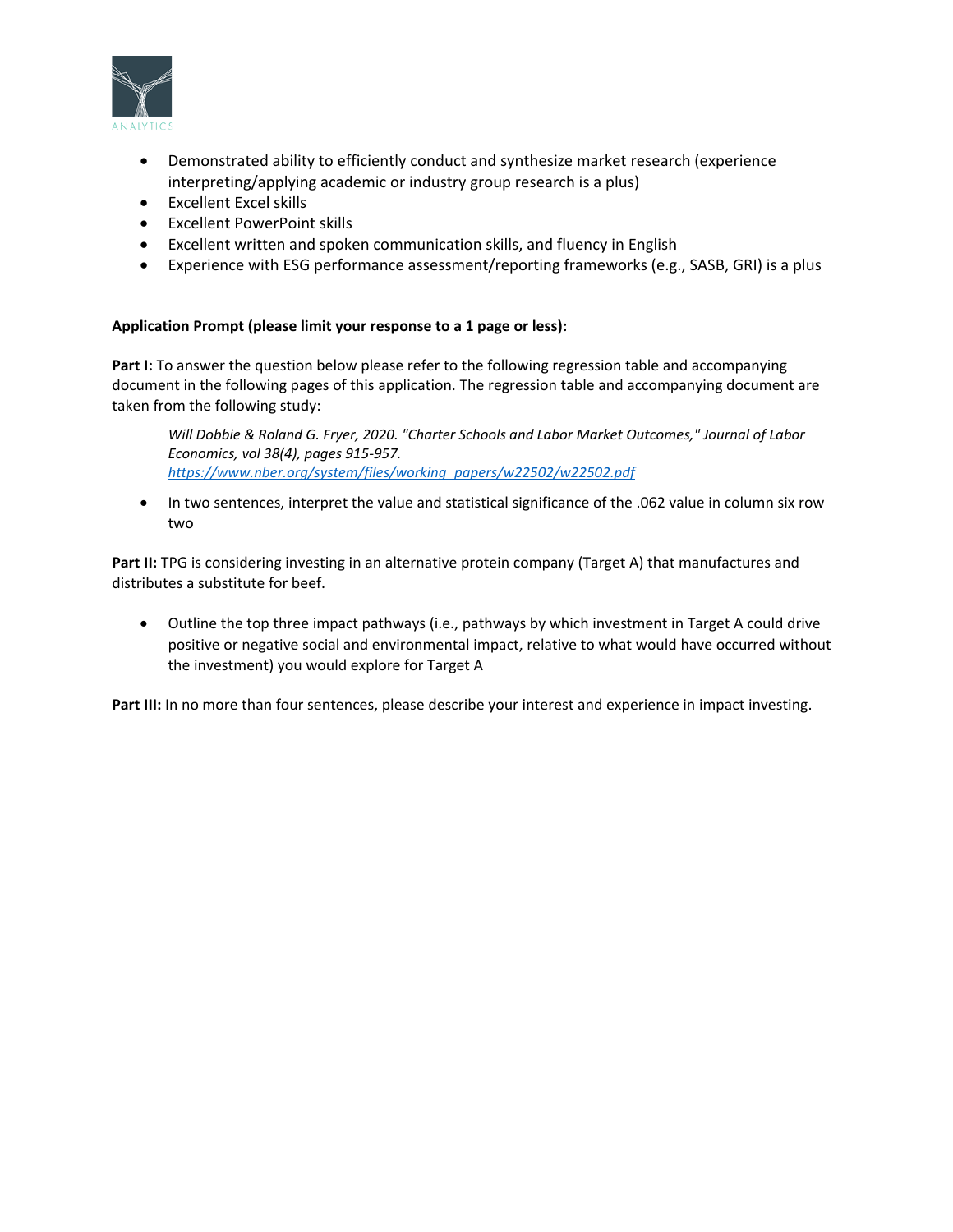|                          | High School Grad. |                   | Two-Year Enrollment |                   | Four-Year Enrollment |                   |
|--------------------------|-------------------|-------------------|---------------------|-------------------|----------------------|-------------------|
| Panel A: Pooled Results  | $\left(1\right)$  | $\left( 2\right)$ | $\left( 3\right)$   | $\left( 4\right)$ | (5)                  | $\left( 6\right)$ |
| Any Charter              | $-0.008$          | $-0.007$          | $0.016***$          | $0.015***$        | $-0.020***$          | $-0.019***$       |
|                          | (0.005)           | (0.005)           | (0.005)             | (0.005)           | (0.004)              | (0.004)           |
| Panel B: By Charter Type |                   |                   |                     |                   |                      |                   |
| No Excuses               | $0.064***$        | $0.065***$        | $-0.005$            | $-0.006$          | $0.059***$           | $0.062***$        |
|                          | (0.009)           | (0.009)           | (0.010)             | (0.010)           | (0.010)              | (0.010)           |
| Regular Charter          | $-0.028***$       | $-0.028***$       | $0.023***$          | $0.023***$        | $-0.044***$          | $-0.043***$       |
|                          | (0.006)           | (0.006)           | (0.005)             | (0.005)           | (0.004)              | (0.004)           |
| Baseline Controls        | Yes               | Yes               | Yes                 | <b>Yes</b>        | Yes                  | <b>Yes</b>        |
| Matched Cell FE          | N <sub>o</sub>    | Yes               | No                  | <b>Yes</b>        | No                   | <b>Yes</b>        |
| N Students               | 387295            | 387295            | 387295              | 387295            | 387295               | 387295            |
| Dep. Variable Mean       | 0.761             | 0.761             | 0.326               | 0.326             | 0.281                | 0.281             |

Appendix Table 3: Ever Attended Results: Academic Attainment

Notes: This table reports OLS estimates of the effect of charter attendance on academic attainment outcomes. We report the coefficient and standard error on ever attending the indicated charter school type. Odd columns controlfor the number of years spent at charter schools not in our main sample, the baseline controls listed in Table 2, cubic polynomials in grade 4 math and reading scores, and 4th grade school <sup>x</sup> cohort effects. Even columns replace 4th grade school <sup>x</sup> cohort effects with 4th grade school <sup>x</sup> cohort <sup>x</sup> race <sup>x</sup> gender effects. All specifications include one observation per student and cluster standard errors at the 4th grade school by cohort level. \*\*\* <sup>=</sup> significant at1 percent level,  $**$  = significant at 5 percent level,  $*$  = significant at 10 percent level. See Online Appendix B for additional details on the variable construction and sample.